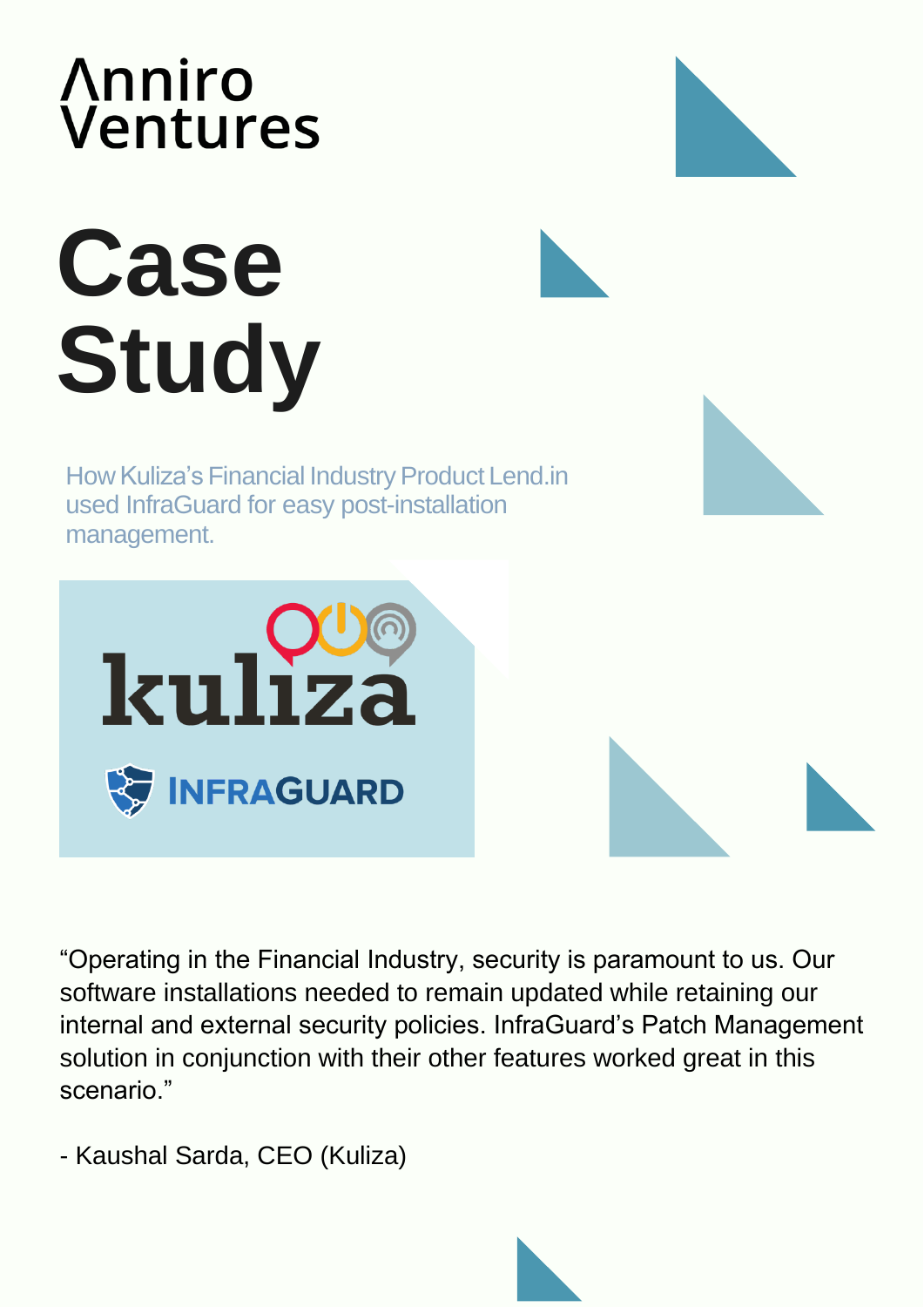# \nniro<br>/entures



### **Summary**

Lend.in is Kuliza's flagship lending product, The low code lending suite for banks and lending institutions to increase the overall efficiencies while decreasing the cost and go-to-market time for customers. The software is installed in client locations and needed secure update management to function optimally as well as comply with regulations. Furthermore, there were other common tasks like log & backup management that could benefit from automation. InfraGuard's comprehensive feature suite was the proposed solution for this requirement.

#### **About Kuliza**

Kuliza is a Select AWS Technology Partner and leading provider of digital transformation and operational intelligence solutions for financial enterprises. Since 2006, Kuliza has executed more than 120 digital transformation projects for global startups and industry-leading globalenterprises.

With Lend.in, the idea to scale, evolve and continuously improve the loan processing by leveraging the customer-centric design and new age technologies is brought to life using Lend.In.

#### **The Challenge**

The financial industry has always been specific about the policies & processes that software vendors need to employ. While regular processes like update management and logging still need to be done, they require an added layer of security in this industry. Lend.ln provides a secure platform with essential building blocks to configure robust lending systems to improve every aspect of the business and financial enterprises worldwide are its customers. The software, whether installed in client infrastructure or fully managed by Kuliza, required a common set of actions which were Update Management, Backup Management, Log Management & Script Execution. InfraGuard was the proposed solution to execute these tasks within an in-built robust Access Management System.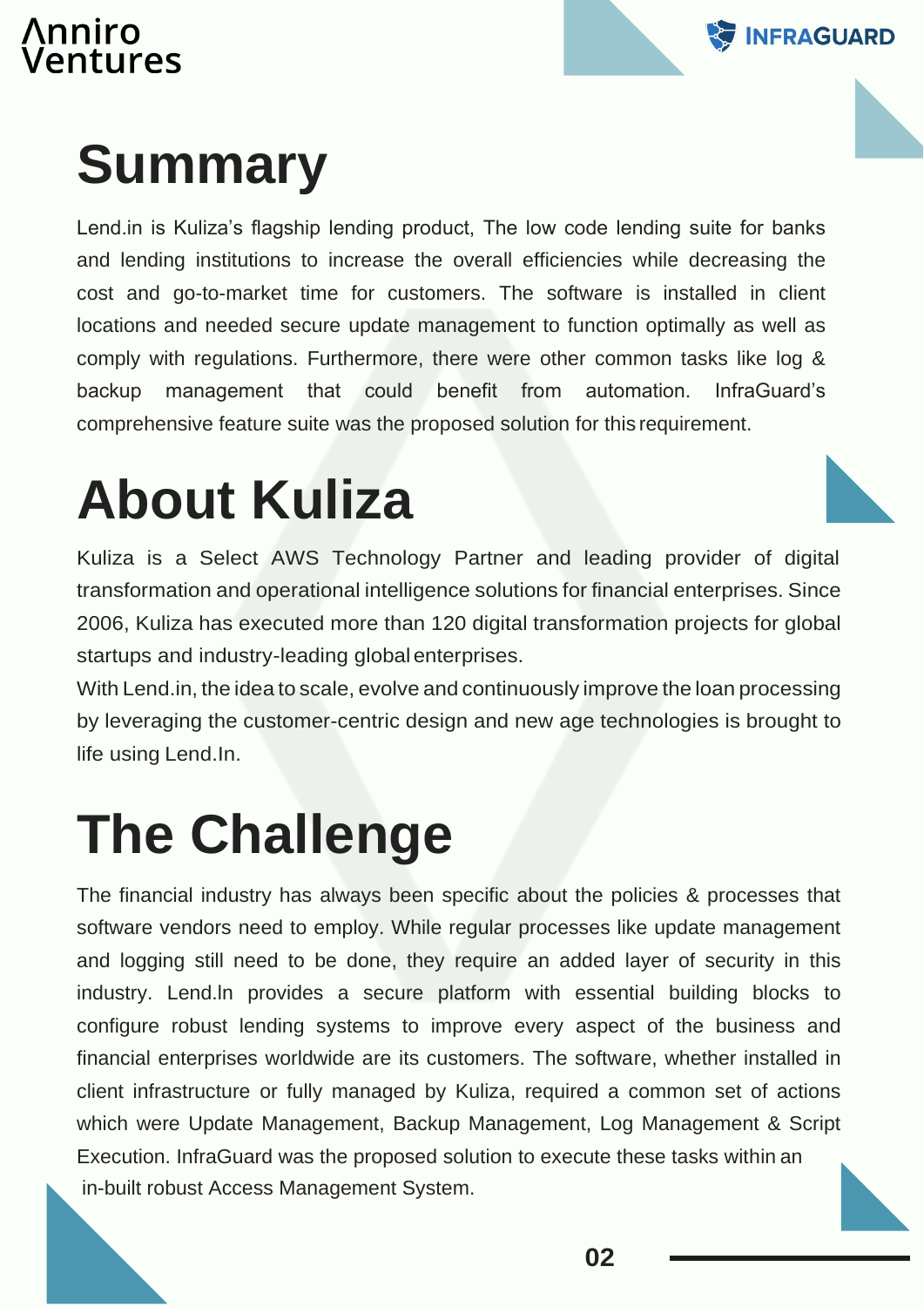#### **\nniro** entures



### **The Solution**

InfraGuard shines in this use case. The ISV can create separate client accounts within the InfraGuard dashboard. With easy user management features, employees are assigned roles andone or multiple client accounts.Furthermore, ifthe clientinstallation had multiple instances, they could group servers into Projects for easy bulk action and automation settings. Once the structure was set up in the guided onboarding process, roles and policies for each personnel were clearly defined and enforced. Thereafter, Kuliza could manage multiple client installations from a single dashboard.



Specifically, Kuliza could now create manual and automated workflows to complete the following tasks that earlier required access to individual servers.

**Patch Management**: Kuliza created centralized patch policies that were divided into regular Scan and Install actions. At defined schedules, the Client servers were scanned for pending updates and the report fed to a ticketing system. On approval from the client, Install policies were set up for the approved patches. At designated time, the update happened and reports were again sent to the ticketing system. A live status dashboard was available for the Patch Maintenance team to view the process as it ran.